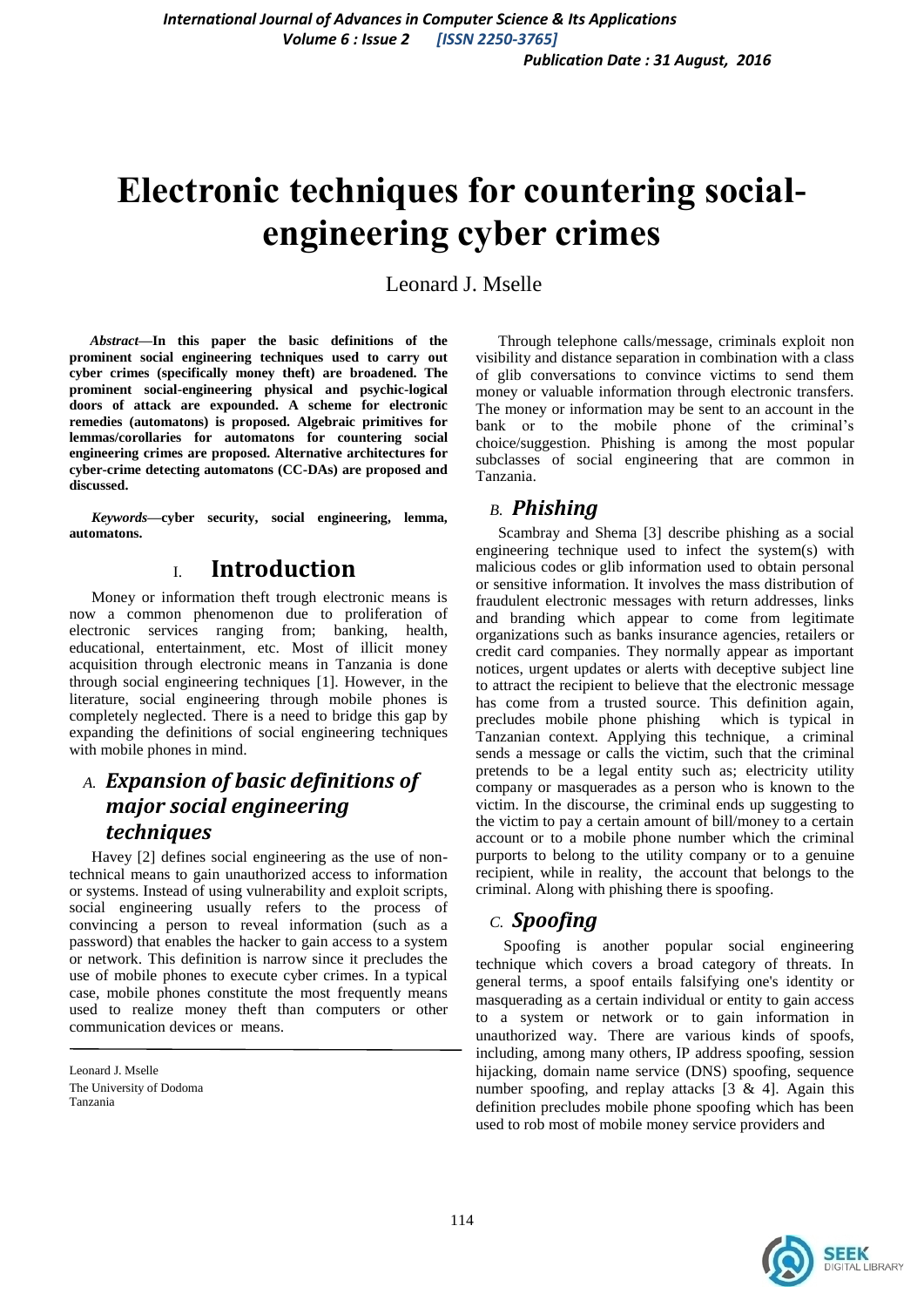#### *International Journal of Advances in Computer Science & Its Applications Volume 6 : Issue 2 [ISSN 2250-3765]*

#### *Publication Date : 31 August, 2016*

users (e-money agents, such as tigoPesa, M-Pesa, Airtel Money, etc). Often, this technique involves insider trading on the part of the carrier company. In this regard, the victim's mobile line is temporarily hijacked by criminals who identify themselves as the genuine owner of the line. A communication that is used to order a certain transfer of money to the number dictated by the criminal is performed. After the transaction is performed the line is restored back to its legitimate owner.

Normally, individuals and even corporations find it hard to report attacks that stem from social engineering for fear of affecting customer's confidence and hurting personal esteem  $[2 \& 3]$ . Where complaints are reported, specifically to the police, these reports are made after the event which makes arraigning the criminals difficult if not impossible. Electronic social engineering has various doors of attack that can be categorized in physical and psychic-sociological.

# II. **The prominent social engineering physical doors of attack**

Among the common physical doors through which social engineering crimes are carried out include; mobile phones, bank accounts and online money facilities (SIM banking which provides online ability for the criminals to check the bank balance, facilitating criminals to use bank accounts to become thieves/predators). Victims are all customers gullible enough to accept the baits.

Mobile telephones and electronic money facilities allow for a straight-forward money exchange whereby the cheated victim is made to transfer money to a telephone number or an account owned by the criminal. Victims are all unsuspecting customers who may happen to believe and participate in a shoddy scheme which apparently is provides the victim with a possibility of making some easy money fast.

Telephone money transfer facilities combined with phishing and spoofing are part of the doors cyber crimes. In this case, sometimes by assistance from insider trading from the carrier company the telephone line of the electronic money agent such as Mpesa, Tigo pesa and Airtel money is spoofed (temporarily hijacked) by a cyber criminal. The criminal, masquerading as the owner (phishing) of the business, issues an order to the subordinate to send money to a given telephone number which happens to belong to the criminal. After the unsuspecting subordinate effects the transaction the spoofed number is restored to its original owner. These physical doors are used for robbery in combination with psychic logical doors.

# *A. The prominent social engineering psychic-logical doors of attack*

The most prominent social-psychic logical cyber crime doors of attack include; impersonation by the criminal, human greed, natural inclination to get rich quick, natural attraction to help, ignorance on the part of victims and unpreparedness/lack of proper coordination among law enforces and consumer protection agencies.

One or a combination of the various of psychic-logical doors with one or various of the physical doors makes it possible for a cyber crime to be executed. So far in Tanzania, money theft incidents through cyber space have been in ascendance. Dodoma region police has had more than 2000 reported cases in a period of three years. The situation is not predicted to improve any time soon. Inadequate posture by the agencies to combat cyber crime is the main source of the bleak future. Incidents are reported posthumously, later the police attempts, unsuccessfully, to pursue the issue. The police force is complaining that cooperation from carrier companies is not forthcoming. In addition, the police force is underequipped. There is no a commonly agreed flow chart(s) between regulators, police force and carriers for handling the incident. In the meantime, cyber criminals continue to scam users unhindered and are not going to stop anytime soon. They have been benefiting from lack of scrutiny, and effective means to arraign them. This is a situation that necessitates electronic intervention. There is no evidence of existence of a general framework for developing automatons (languages) special for detecting social engineering speech and in turn alert the victim.

# III. **Problem statement**

So far, education campaigns and corporate policies have been the basic means used to combat cyber social engineering. In most cases, criminals have found alternative means to circumvent these counter measures. The psychic logical doors of attack in combination with the physical doors have proved more vulnerable due to the fact that arraigning these criminals or stopping them will require coordination from users, police force, carriers and regulators and banks which is next to impossible. There exists no evidence of a complete body of algebraic formulae and derived automatons for combating social engineering. In Tanzania for example there is no single electronic remedy that has been proposed to respond to any of the classes of social engineering technique. It is predicted in this paper that electronic remedies (automatons) based on string property detection can be designed and be embedded in telephones to alert customers and other responsible organs in case of social engineering conversation/attempt.

### IV. **Proposed electronic remedies (automatons)**

It is postulated in this paper thus;

- 1. Electronic social engineering techniques used to execute cyber theft can be detected electronically through electronic automatons.
- 2. These social engineering techniques are context sensitive and therefore the proposed electronic automatons will be context-sensitive turing machines whose patterns recognition algorithms can be expressed by context-based algebraic expressions.
- 3. Such automatons can be embedded in telephone systems connecting the National CERT, mobile telephone carriers, banks and the Police Force (jointly or separately) to; stop cyber crime, issue

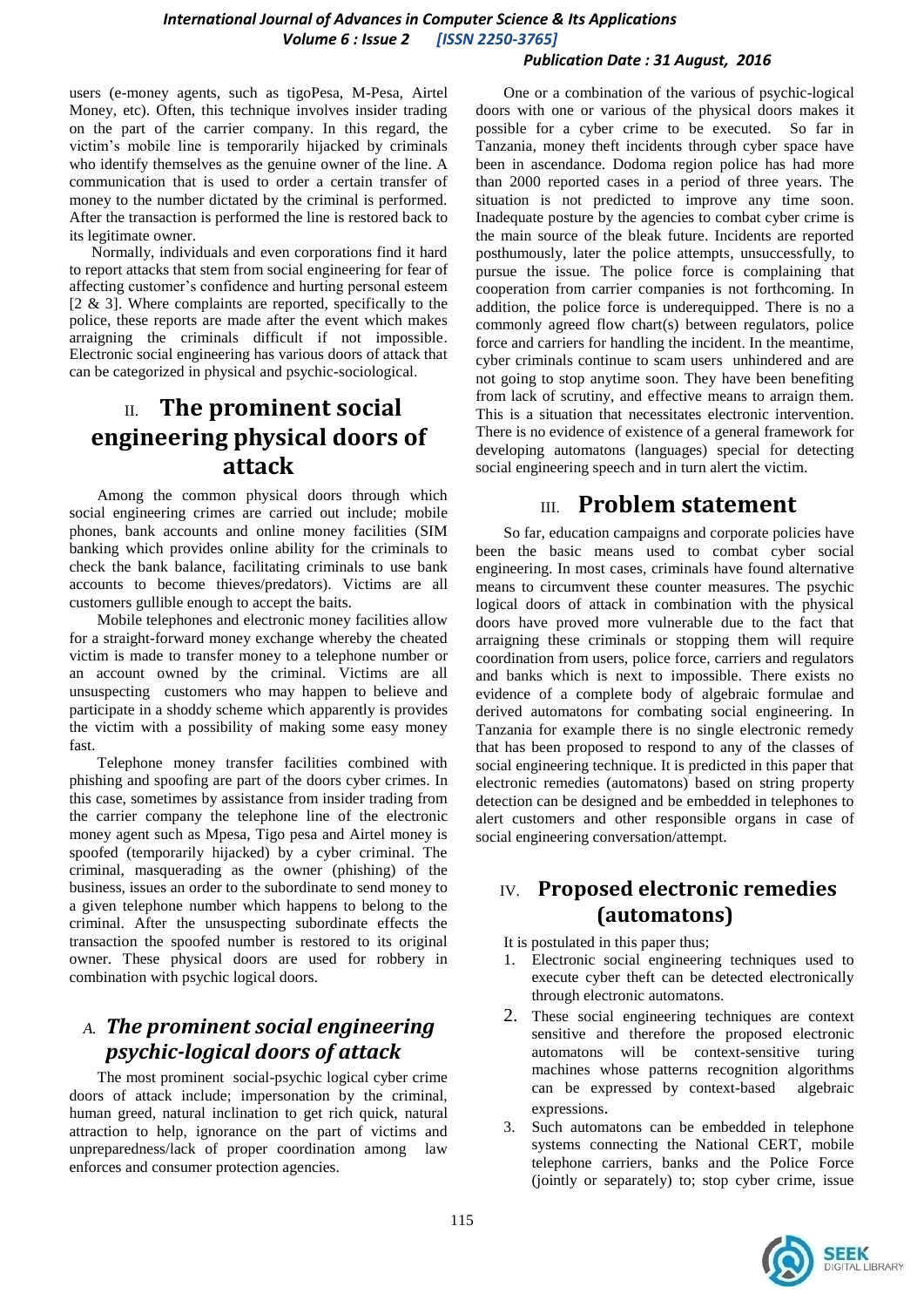#### *International Journal of Advances in Computer Science & Its Applications Volume 6 : Issue 2 [ISSN 2250-3765]*

security warnings, notify users of possible attacks, block the account or communication connection, redirect the transaction, delay the transaction as one of options to mitigate or stop possible cyber crime, while facilitating the arrangement of the criminals if the victims choose so.

### V. **Proposed lemma for automatons for countering social engineering mobile money crime**

In order to design and develop automatons for detecting and countering social engineering (mobile telephone phishing and spoofing) the first step is to propose the basic vocabulary, and then proceed to evolve necessary tautologies which will be used to define lemma/corollary for a class of automatons that deals with social engineering.

### *A. The basic vocabulary*

The basic vocabulary for a lemma, automaton and function derivation is adopted from [5] as follows;

- 1. There is set *W* of internal states
- 2. There is set *Z* of possible input vocabulary/pattern
- 3. There is set *Y* output signals
- A specification by function  $\delta$ :  $W \times Z \rightarrow W$  (1) of how the current state and the current input determines the next state.

# *B. Basic 7 tautologies for a lemma, S, fitting a conversation leading to a cyber theft*

A toxic *conversation lemma, S,* is proposed, such that;  $A \longrightarrow B$  (2).

is a *toxic conversation* with initial input (*W*) that satisfies the following *necessary conditions*;

- 1. A mobile phone conversation,  $A \rightleftharpoons B$  is initiated between *A (Pray)* and *B (Predator)* such that;  $A \longrightarrow B(X)$  was initiated by *B* (3).
- 2. Over the time, (*t*) during the conversation  $A \rightarrow B$ , B proposes to A *a money-making venture V ε Z* such that *A will earn*  $\Sigma$ , amount of money as a result of B's middleman's-ship/transfer (state *w0 ε W*) (4).
- 3. Over time  $(t+n) > t$  of the conversation  $A \longrightarrow B$ , B proposes that *A pays* a certain amount of *money M,* such that;

*M which is always < ∑, covers some preliminary expenses* of the venture **V**  $\varepsilon$  *X* (next state  $wI\varepsilon$  *W*)  $(5)$ .

- 4. Further, A proposes that the amount, *M must be sent immediately* through either a *Bank account* or *a telephone number proposed by A* (next state *w2 ε W*) (6).
- 5. *venture V ε Z* requires some secrecy and money exchange, specifically the amount *Y must be sent*

#### *Publication Date : 31 August, 2016*

*immediately* before anything else is done (next state  $w3 \varepsilon W$  (7).

- 6. If conditions 1 through 5 are satisfied then  $W \rightleftharpoons$ *W1 (is necessarily a toxic conversation, W1*) that requires/triggers an output/action (*Y*) from the automaton (8).
- 7. *Y* (Action/output signal by automaton to either; *warn the pray/cut conversation/alert the user/police/CERT/Bank*).

Consequently, a *generic social engineering detector/stopper automaton*, *CC-DA* is defined thus;

- *CC-DA* (finite) is a quintuple;
- *S= {W, Z, Y,(finite), δ, λ}* (9) where:
- 1. *W, Z* and *Y* are sets of states, inputs and outputs respectively.
- 2.  $\delta: W \times Z \rightarrow Z$  and  $\lambda: W \times Z \rightarrow Y$  are functions called the next state and current output functions respectively (10).

### VI. **Alternative architectures of CC-DA**

From the defined generic automaton, S= *{W, Z, Y, (finite), δ, λ}* various models according to the contexts can be designed and developed.

#### *A. CERT model architecture*

Under this architecture, CC-DA will detect the general call and speech-patterns such that the basic characteristics satisfy the set of the patterns as depicted in Fig. 1.



Fig. 1. The CERT model automaton architecture

# *Description of the mechanisms of the CERT Model*

The PREDATOR will always initiate the conversation through CARRIER. The DETECTOR senses that the conversation is turning TOXIC/cyber crime likely to be committed. The detector triggers the LISTENER which is under CERT. The LISTERNAR determines that the PRAY is about to be victimized/cybercrime definitely being committed. It advises CERT to take protective action which will be to WARN the PRAY or cut the conversation or arrange for arraignment of the PREDATOR by help of the police.

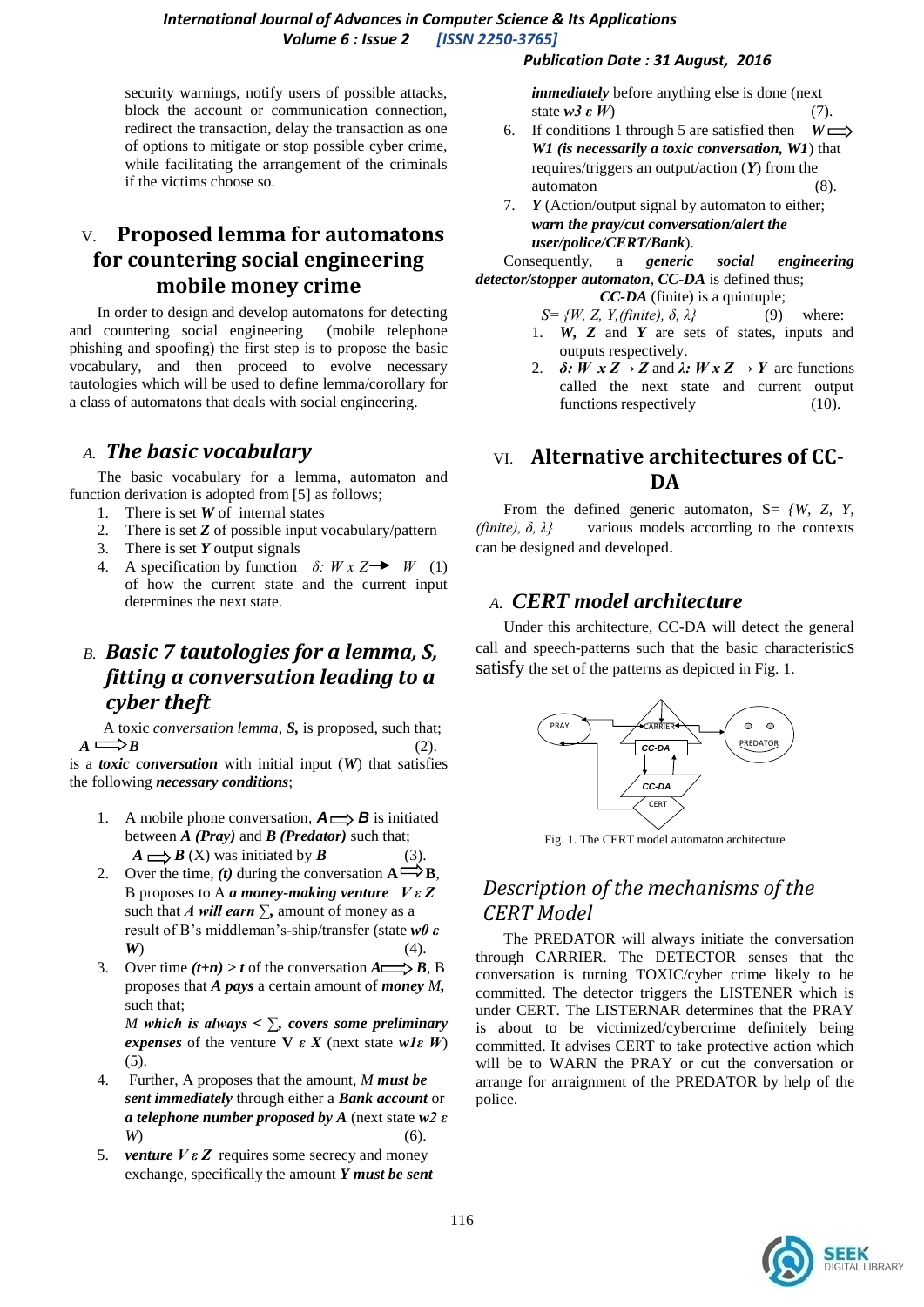#### *Publication Date : 31 August, 2016*

### *B. The Police model architecture*

Under police model architecture, CC-DA will detect the general call and speech-patterns such that the basic characteristics satisfy the set of the patterns as depicted in Fig. 2.



Fig. 2. The police model automaton architecture

# *Description of the mechanisms of the CERT Model*

Under this model, the PRAY/willing customers will voluntarily subscribe to the *CC-DA*, the DETECTOR facility through CARRIER. The PREDATOR will initiate the conversation through CARRIER. When the DETECTOR senses that the conversation is turning TOXIC/cyber crime likely to be committed it will trigger the LISTENER which is under POLICE. The LISTERNER will determine if the PRAY is about to be victimized, that is, cybercrime is definitely going to be committed. The LISTERNER will advises the POLICE to take protective action, WARN the PRAY or cut the conversation. POLICE will initiate the move for arraignment of the PREDATOR.

### *C. The Banker's model Architecture*

Under this architecture, CC-DA will detect the general call and speech-patterns such that the basic characteristics satisfy the set of the patterns as depicted in Fig. 3.



Fig. 3. The banker's model automaton architecture

# *Description of the basic mechanisms of the Bankers Model*

Offline, there will be a routine check by *CC-DA* (DETECTOR) for possible predatory accounts by checking patterns that identify a possible toxic account. Upon detecting such accounts the automaton will trigger

repossession/registration and tagging of accounts by fraud directorate.

An On line module will require customer's voluntary subscription. The PRAY/willing-customers will voluntarily subscribe to the DETECTOR facility through the bank. Live detection will occur when the PREDATOR initiates the conversation through CARRIER. The DETECTOR will sense that the conversation is turning TOXIC/cyber crime likely to be committed. The sensor will trigger the LISTENER which is under BANK FRAUD UNIT. The LISTERNAR will determine that the PRAY is about to be victimized/cybercrime definitely going to be committed. The LISTERNAR advises the BANK FRAUD UNIT to take protective action, WARN the PRAY or cut the conversation. It will initiate the move to arrange for arraignment of the PREDATOR. It will proceed to detect whether there is insider trading case behavior and notify the police.

### *D. The User-lone model architecture*

Under this architecture, *CC-DA* will detect the general *call and speech patterns* such that the basic characteristics satisfy the set of the patterns as depicted in Fig. 4.



Fig 4. The user model automaton architecture

# *Description of the basic mechanisms of the User lone Model*

The customer/user acquires and activates the automaton in his/her mobile phone. On-line detection will occur when the PREDATOR initiates the conversation through CARRIER. The DETECTOR will sense that the conversation is turning TOXIC/cyber crime likely to be committed. The detector will WARN the PRAY and cut the conversation.

#### VII. **Recommendations**

Carrier companies and banks will be the major losers if mobile cyber crime continues unabated. Unless these criminals are stopped, user will lose confidence in electronic money facilities and this line of business will be severally undermined. In Tanzania, social engineering cyber crime continues unabated. Those that will be able to secure their infrastructure against social engineering will benefit from improved customer confidence. Currently, there are no business concerns that are investing in research and development of indigenous cyber security tools which are context sensitive. If this trend continues, Tanzanian businesses will be forced to rely on foreign products and experts who will definitely be very expensive. Using universities to design, develop and test such tools is one of the most feasible alternatives.